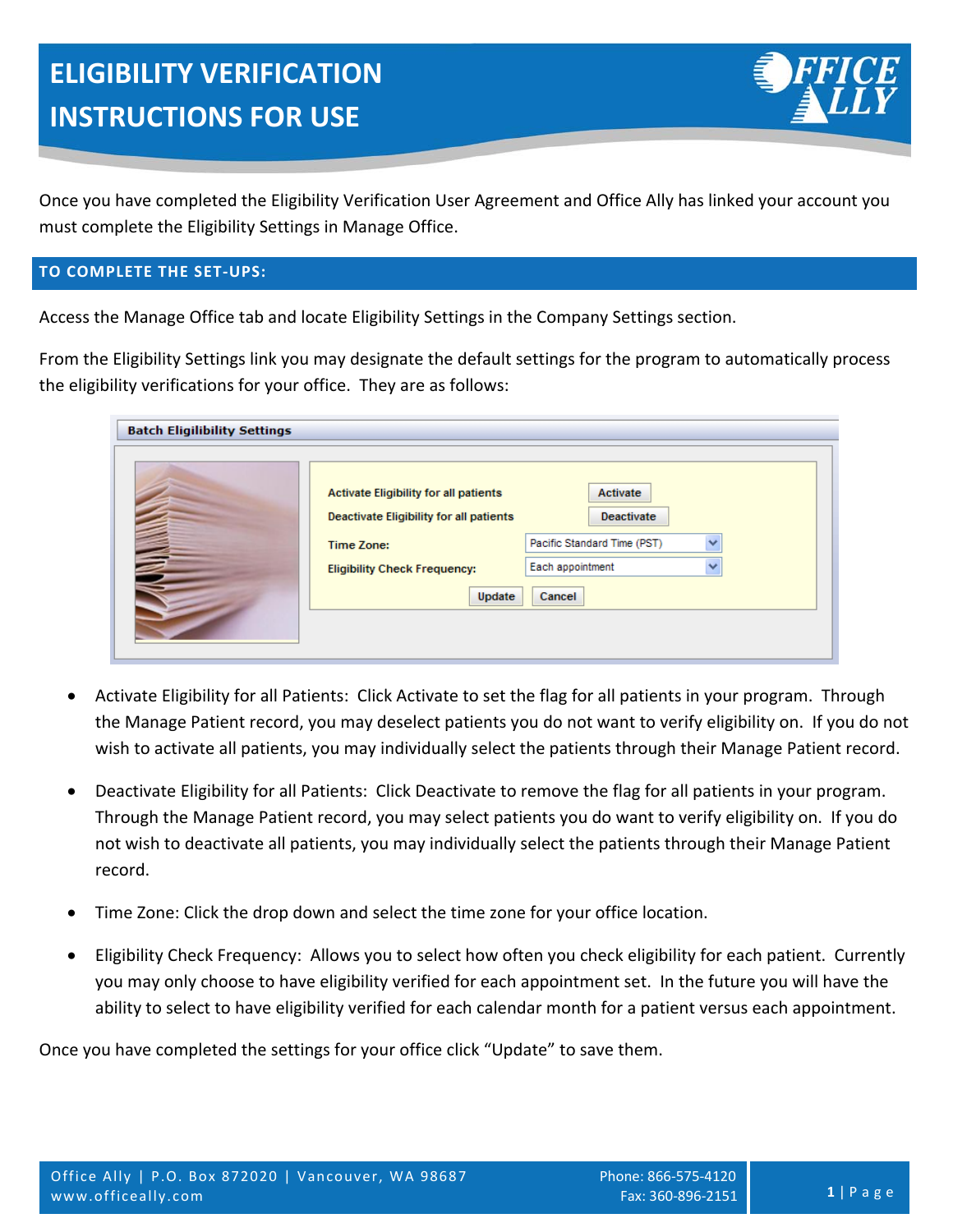# **INSURANCES**

The next step is to link the Insurance record in Manage Office to the Health Plan Eligibility Name.

To Begin, access Manage Office/List Maintenance/Insurances. Edit each insurance record you would like eligibility verified for.

- Locate the "Health Plan Eligibility Name" field
- Click the "Browse" button to access the list of Health Plans available for eligibility verification.
- Search the list and click select to link the Health Plan. Click update to save the information.
- This action will need to be completed for each insurance company you want the system to verify eligibility for.

| <b>Desktop</b>        | <b>Appointments</b> | <b>Patient Charts</b>                      | <b>Document Center</b>            | <b>References</b> | <b>Patient Portal</b> | <b>Manage Office</b> |
|-----------------------|---------------------|--------------------------------------------|-----------------------------------|-------------------|-----------------------|----------------------|
|                       |                     |                                            |                                   |                   |                       |                      |
| <b>Edit Insurance</b> |                     |                                            |                                   |                   |                       |                      |
|                       |                     |                                            |                                   |                   |                       |                      |
|                       |                     | Insurance Co. ID:                          | 535477                            |                   |                       |                      |
|                       |                     |                                            | <b>Insurance Name:</b> Aetna      |                   |                       | <b>Browse</b>        |
|                       |                     |                                            | Payer ID: 60054                   |                   |                       |                      |
|                       |                     | <b>Address Line 1:</b>                     |                                   |                   |                       |                      |
|                       |                     | <b>Address Line 2:</b>                     |                                   |                   |                       |                      |
|                       |                     |                                            | City:                             |                   |                       |                      |
|                       |                     |                                            | $\checkmark$<br>State:            |                   |                       |                      |
|                       |                     |                                            | Zip:<br><b>Contact Name:</b>      |                   |                       |                      |
|                       |                     |                                            | Email:                            |                   |                       |                      |
|                       |                     |                                            | Phone: (                          |                   |                       |                      |
|                       |                     |                                            | Fax:                              |                   |                       |                      |
|                       |                     |                                            | Insurance Type: Group Health Plan |                   |                       |                      |
|                       |                     |                                            | <b>Billing Type: EDI</b>          |                   |                       |                      |
|                       |                     | <b>Health Plan Eligibility Name: Aetna</b> |                                   |                   |                       | <b>Browse</b>        |
|                       |                     | Health Plan Eligibility ID: 246            |                                   | Clear             |                       |                      |
|                       |                     |                                            |                                   |                   | <b>Update</b>         | Cancel               |

#### **PROVIDER RECORD**

Verify you have correctly entered the provider's National Provider Identifier (NPI) in the provider record in Manage Office / List Maintenance / Providers

| <b>Edit Provider</b> |                            |                 |
|----------------------|----------------------------|-----------------|
|                      | Provider ID: 143276        |                 |
|                      | First Name: John           |                 |
|                      | Middle Initial:            |                 |
|                      | Last Name: Smith           |                 |
|                      | <b>Social Security No:</b> |                 |
|                      | <b>State License ID:</b>   |                 |
|                      |                            | NPI: 1234567890 |
|                      | Default Superbill:         |                 |

*The NPI is required and is submitted with the Eligibility Verification request submitted to the health Plan.*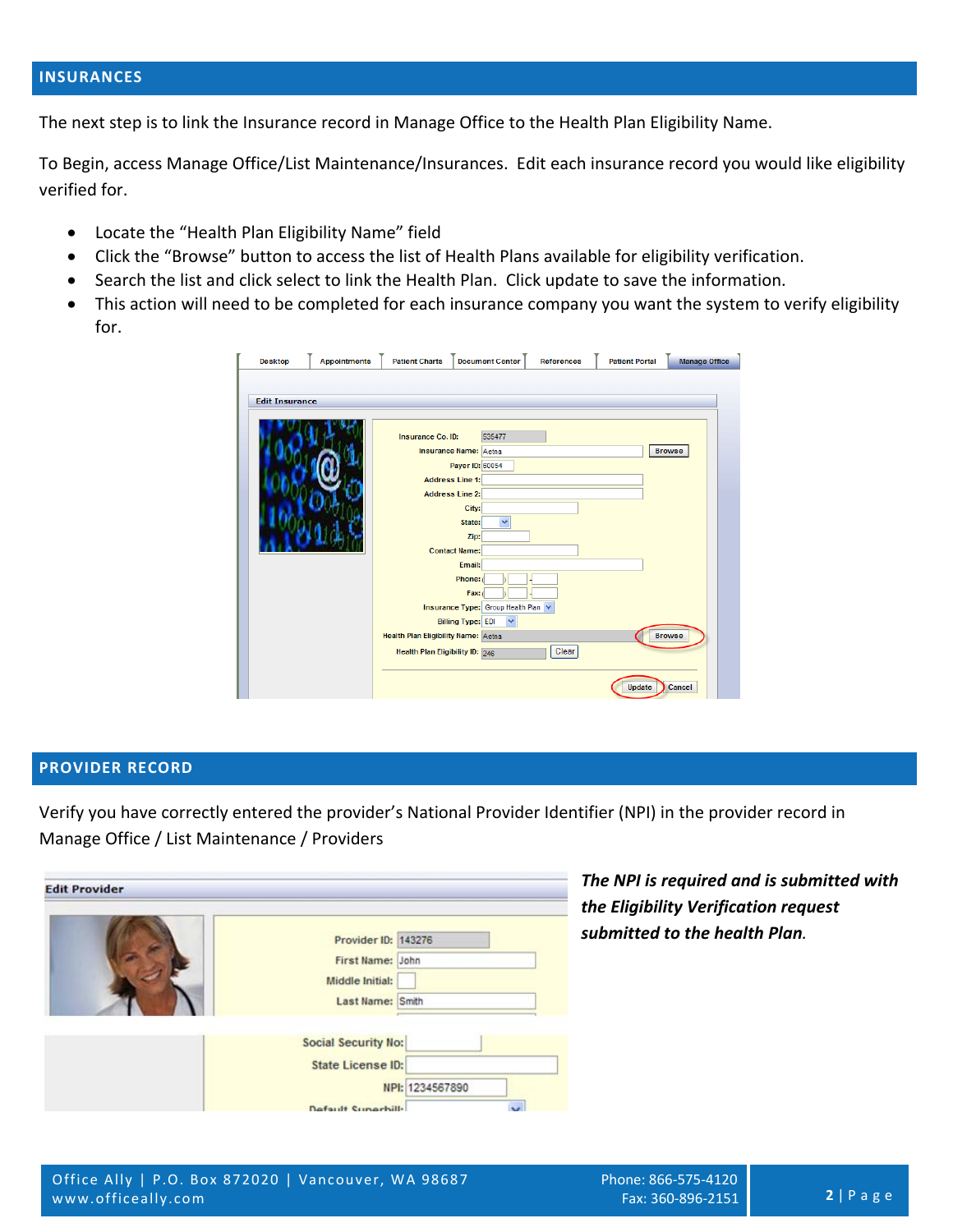### **MANAGE PATIENTS**

The Insurance Eligibility section will have the setting reflected in the Manage Office, Eligibility section in the Insurance tab.

Note: If the Health Plan Elig. Name is blank but the Health Plan is linked to the Insurance Co. record in Manage Office you do not have to link it. The first time you schedule an appointment for the patient, the system will *update the record in the Manage Patients record.*

Insurance

The following fields are required elements for Eligibility Verification checking:

**Patient Data** 

#### **Patient Data**

- Patient's First Name
- Patient Last Name
- Date of Birth
- Gender

**Patient Demographics:** Last First Name: DEBORAH **ADRIAN** Name DOB:  $9$  /21 /1951 | Gender. Male  $\checkmark$ 

**Special Note:** Patients linked to an IPA or Medical Group as the Payer; you must link their actual  *health plan in the Health Plan Elig. section in order to verify eligibility.*

#### **Insurance**

- Health Plan Elig. Benefit Co. Name (defaults from link in Insurance Co. record)
- Patient Relationship to Primary Insured
- Subscriber ID

|                                                      | Blue Shield of California PPO Referral                                           |
|------------------------------------------------------|----------------------------------------------------------------------------------|
| <b>Insurance Eligibility:</b>                        | <b>View Details</b>                                                              |
| Last Checked on: Mar 28 201                          | $\checkmark$<br>Each appointment<br>Elig.Activation:<br>Elig.Check Frequency:    |
| Health Plan Elig. Benefit Co. ID: 367<br>$\cdots$    | Health Plan Elig. Benefit Co.Name: BLUE CROSS OF KENTUCKY-<br>Clear              |
| <b>Primary Insurance:</b><br>Patient Insurance Type: |                                                                                  |
| Insurance Co. ID:<br>588673<br>$\cdots$              | Insurance Name: Pacificare - Secure Horizon CA<br>Capitation: No<br>$\checkmark$ |
| <b>Primary Insured ID:</b><br>                       | Mt.<br>Last Name:<br>First Name:                                                 |
| Self<br>Patient Relationship To Primary Insured:     | $\ddotmark$                                                                      |
| Subscriber ID:<br>XDL284A62796                       | Group No:<br>Plan Name:                                                          |

**Elig. Activation** ‐ You may elect to exclude a

patient from the Eligibility Verification process by un‐checking the Elig. Activation Box.

**View Details –** review the last eligibility verification status received on the patient.

Special Note: If the patient has benefits through a rider for Mental Health, Chiropractic, etc. link the actual Health Plan that the patient is actually enrolled within the Health Plan Benefit Co. Name field. The actual Health Plan is utilized to verify eligibility. The Insurance Co. ID would be linked to the payer you are submitting *the actual claim to.*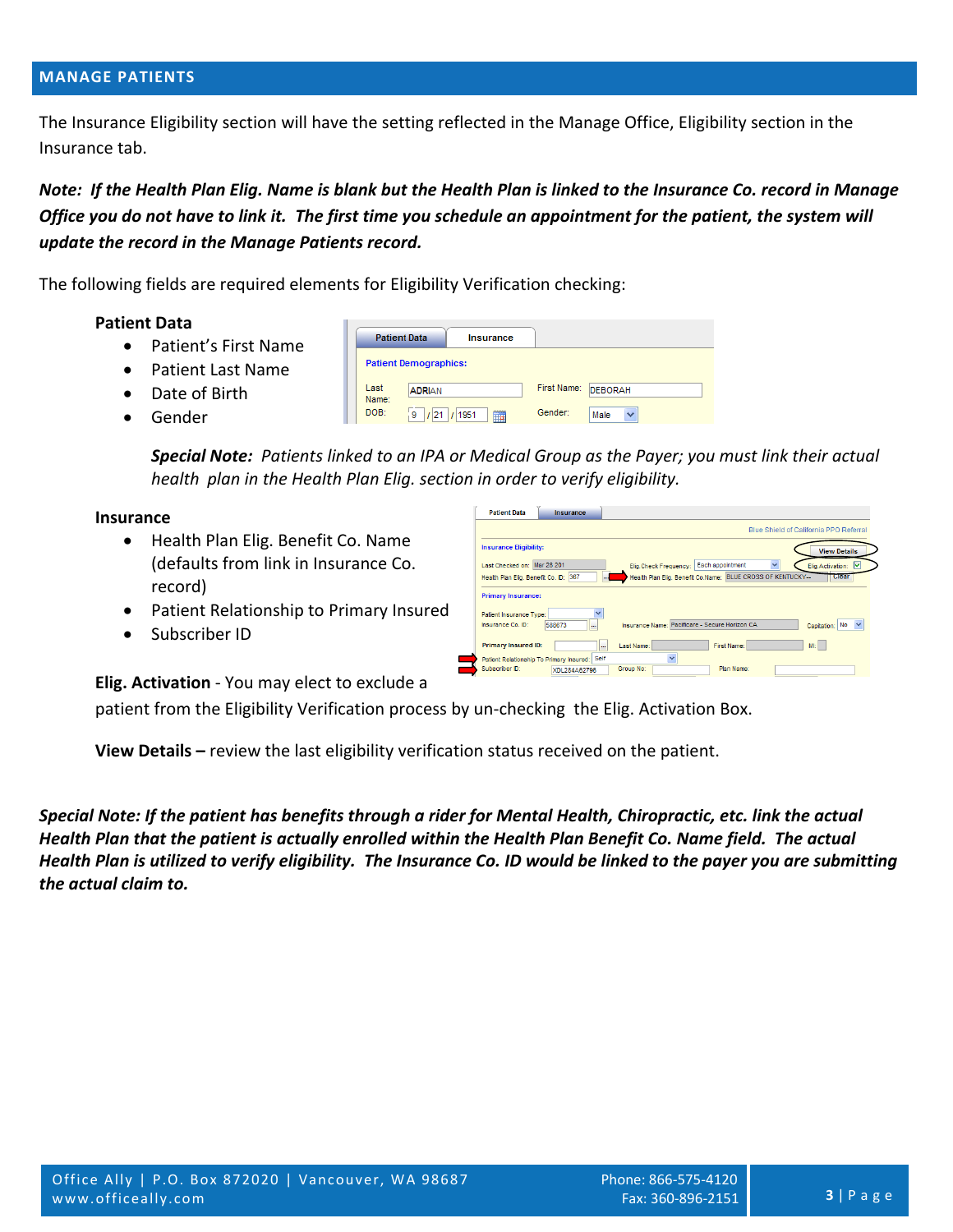## **APPOINTMENTS: SCHEDULING**

When you select the patient Health Plan Eligibility Name will populate from the Patient's record. If this field has not been linked to the patient in Manage Patients you may select the Health Plan from the search list. When you update the appointment the Health Plan Eligibility Name will be updated in the patient's record.

|                        | <b>Add New Appointment</b><br>Daily View $\blacktriangleright$<br><b>Weekly View</b><br>Search                                                                                                                                                                                                                                                                                                                                                                                                                                                                           |
|------------------------|--------------------------------------------------------------------------------------------------------------------------------------------------------------------------------------------------------------------------------------------------------------------------------------------------------------------------------------------------------------------------------------------------------------------------------------------------------------------------------------------------------------------------------------------------------------------------|
| <b>Add Appointment</b> |                                                                                                                                                                                                                                                                                                                                                                                                                                                                                                                                                                          |
|                        |                                                                                                                                                                                                                                                                                                                                                                                                                                                                                                                                                                          |
|                        | Patient ID: 13776162<br><b>Browse</b><br>Patient Last Name: Acuna<br>edit<br>Patient First Name: Isaiah<br>(Please enter first few letters in<br>Patient Phone: 360-555-5555<br>Last/First/Phone/Reason for auto quick list)<br><b>Check Eligibility:</b><br>罓<br><b>Health Plan</b><br><b>MEDICARE WASHINGTON--</b><br><br><b>Eligibility Name:</b><br>Insurance Name: Medicare Washington<br>Office Name: North County Office<br>$\checkmark$<br>Appointment With: Provider<br>Aetna Direct<br>v<br>o<br>/2011 Tuesday Time: 08:00 am<br>25<br><b>Appointment Date</b> |
|                        | Note: if you change the Appointment Date, the available time slot may be<br>(mm/dd/yyyy):<br>changed also, please click here to refresh the time list.<br><b>Resource:</b><br>v<br><b>Visit Length:</b><br>15 minutes<br><b>Color Code:</b><br><b>Reason For Visit:</b><br><b>Illness</b><br>m                                                                                                                                                                                                                                                                           |
|                        | Notes:<br>(max 255 chars)<br>Repeat (optional): 0<br>v<br>Days Between Visits: 7<br>Update<br>Cancel                                                                                                                                                                                                                                                                                                                                                                                                                                                                     |

To exclude a patient from Eligibility Verification checking for this specific appointment uncheck the "Check Eligibility" box.

*NPI validation and approval is required prior to submitting eligibility verifications for Medicare patients. If Office Ally identifies your NPI as not registered when you attempt to schedule appointments for your Medicare patients, Office Ally will attempt to automatically register your NPI for you through Ability (Vision Share) . If the validation request comes back approved, you will be able to submit eligibility requests for Medicare patients within 2‐3 days. If the validation request comes back denied, you will need to follow steps to verify your provider information is correct with the Medicare NPI Crosswalk/NPPES.*

| First<br>Name | Last<br>Name<br><b>DADIM</b> | Elig.<br><b>Status</b><br>Not<br>Eligible<br>Eligible | Elig.<br>Copay | <b>Add Edit</b><br>$\mathscr{C}$ | $\times$ | Provider/Staff/Resources<br>Weekly View<br>From 4                                                        |
|---------------|------------------------------|-------------------------------------------------------|----------------|----------------------------------|----------|----------------------------------------------------------------------------------------------------------|
|               |                              |                                                       |                |                                  |          |                                                                                                          |
|               |                              |                                                       |                |                                  |          |                                                                                                          |
|               |                              |                                                       |                |                                  |          |                                                                                                          |
|               |                              | Do Not<br>Check                                       |                |                                  | $\times$ | Tue 4/5/2011<br>Mon 4/4/2011<br>08:00 am                                                                 |
|               |                              | pending                                               |                |                                  | ×        | <b>BARRYSMITH, COOL Edit Appointment</b><br>08:15 08:15 08:11 Add Appointment<br><b>DEVOR FIELDS PAL</b> |
|               |                              | Invalid                                               |                |                                  | ×        | <b>Delete Appointment</b><br>08:30 am<br>08:30 am<br><b>DEVORE.</b><br><b>MANNIN</b> Edit Patient        |
|               |                              |                                                       |                |                                  |          |                                                                                                          |

**Elig. Status** will display the status of the verification

On the appointments tab you will see:

- By clicking the status you will be able to see further details related to the verification.
	- o **Do Not Check** User elected not to check eligibility for the patient
	- o **Eligible** Response returned indicating the patient is eligible
	- o **Invalid** Response returned indicating either the patient information submitted is invalid (transaction fee will apply) or the request failed to reach the insurance company (transaction fee will not apply), a total of three attempts are made at no additional fee for failed to reach the insurance company. *View the returned status for further details.*
	- o **Not Eligible** Response returned indicating the patient is not eligible
	- o **Pending** Response pending from the insurance company
- **Elig. Copay** Amount of the copay indicated for the patient by the insurance company

Open Chart

May 10 September 1995<br>ANDERSON, ALEX View Elig. Status

09:00 am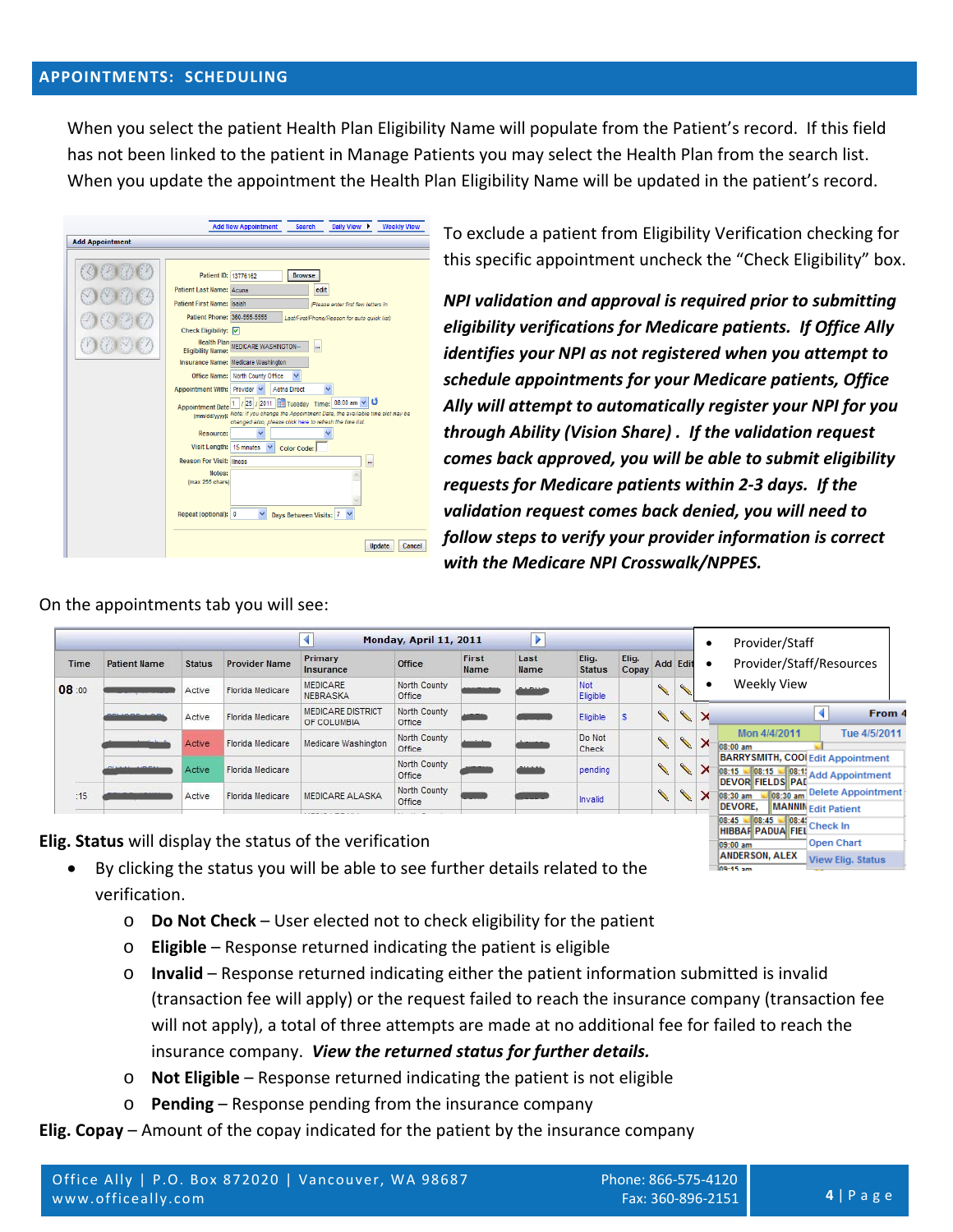**Check Now –** For newly added appointments, to recheck invalid responses or for any appointment you want to check eligibility NOW, simply click the "Check Now" link located within the status page.

| <b>Insurance Status</b> |           |  |
|-------------------------|-----------|--|
|                         | Check Now |  |

# **EXAMPLES OF ELIG. STATUS AND ELIG. COPAY RESPONSES**

To view responses click on the status or \$ sign within the appointment record.

| <b>Insurance Status</b><br>$-$ Eligiblity Benefits |                 |  |  |  |
|----------------------------------------------------|-----------------|--|--|--|
| Medicare Part A                                    |                 |  |  |  |
| Active Coverage - Medicare Part A                  |                 |  |  |  |
| Coverage:                                          | Individual      |  |  |  |
| Insurance Type:                                    | Medicare Part A |  |  |  |
| Eligibility:                                       | 08/01/2008      |  |  |  |
|                                                    |                 |  |  |  |
| Hospital<br>Co-Payment - Medicare Part A           |                 |  |  |  |
|                                                    | Medicare Part A |  |  |  |
| Insurance Type:<br>Time Period:                    | Remaining       |  |  |  |
| Amnunt :                                           | \$283           |  |  |  |

# **Elig. Status (Eligible) Elig. Status (Not Eligible)**

**Committee Advanced Committee** 

|                                       | <b>Check Now</b> |
|---------------------------------------|------------------|
| - Payer Information -                 |                  |
|                                       | <b>CMS</b>       |
| Payor Id :                            | <b>CMS</b>       |
| <b>Provider Information</b>           |                  |
| National Provider Identifier :        | 1235285347       |
| - Insured or Subscriber Information - |                  |
| Name:                                 |                  |
| Member Id:                            |                  |
| Address :                             |                  |
| Date Of Birth:                        |                  |
| Gender:                               | Male             |
| Eligibility:                          | 04/11/2011       |
| 442:                                  | 05/13/2010       |
| <b>Eligiblity Benefits</b>            |                  |

# **Elig. Copay(\$)**

| Co-Payment                                   |                                |  |
|----------------------------------------------|--------------------------------|--|
| Co-Payment -                                 |                                |  |
| Time Period:<br>Amount :<br>In Plan Network: | Visit<br>\$40<br>Yes           |  |
| Note:<br>Note:                               | <b>SPECIALIST</b><br>PHO COPAY |  |
| Physician Visit - Office                     |                                |  |
| Co-Payment -                                 |                                |  |
| Time Period:<br>Amount:<br>In Plan Network:  | Visit<br>\$40<br><b>Yes</b>    |  |
| Note:                                        | PHO COPAY                      |  |